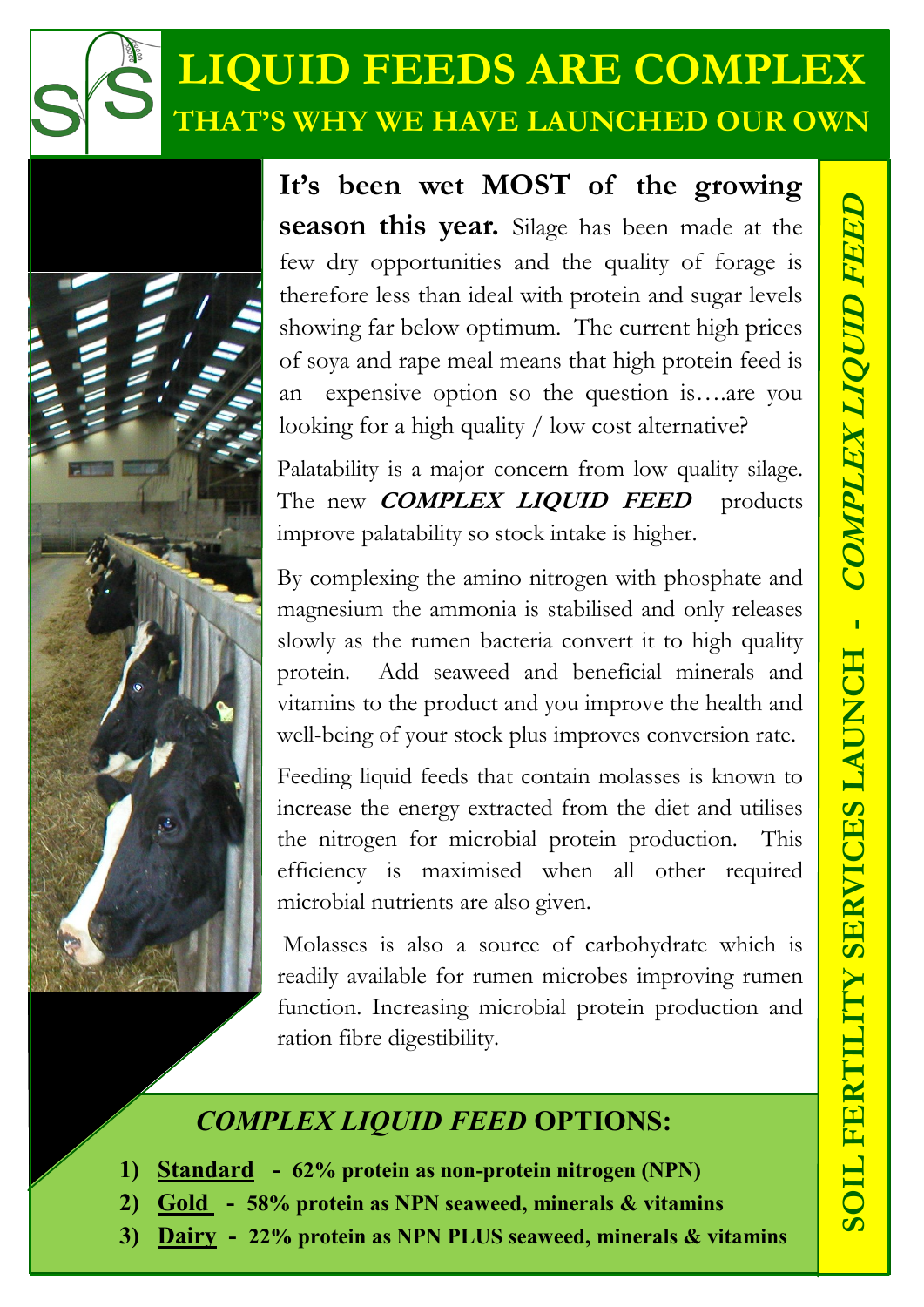**Do you have some poor quality forage or are you just short of what you need?** As long as you can get hold of some straw you can then simply add **COMPLEX LIQUID FEED** high protein at the rate of approximately 1 litre per head per day. We can even tailor-make you one that will convert straw into a quality feed complete with all minerals including magnesium, zinc, manganese, copper, boron, cobalt, selenium etc.

Adapting cattle and the rumen to feed change is a serious management challenge. One of the challenges is the need to reduce the impact of the ever increasing reliance on commodity based rations. Using a molasses based liquid product like **COMPLEX LIQUID FEED** helps maintain uniform feed intake overall and is exceptional in masking ration component changes. Other benefits are:

- Improved Palatability helps to improve overall animal feed intake.
- They coat all TMR components and hold them together reducing physical separation of fine ingredients so prevents sorting which then encourages uniform intake of all ration components.
- The high sugar content combined with rumen available protein provides a readily available food source for rumen microbes - minimising bacterial challenges and helping the microbes to adapt and resume normal rumen function more quickly.



Many molasses based Non-Protein Nitrogen products are not properly STABILISED and the NPN is not returned but lost quickly in urine. Only **COMPLEX LIQUID FEED** products are 'complexed' which means they release slowly and are efficient.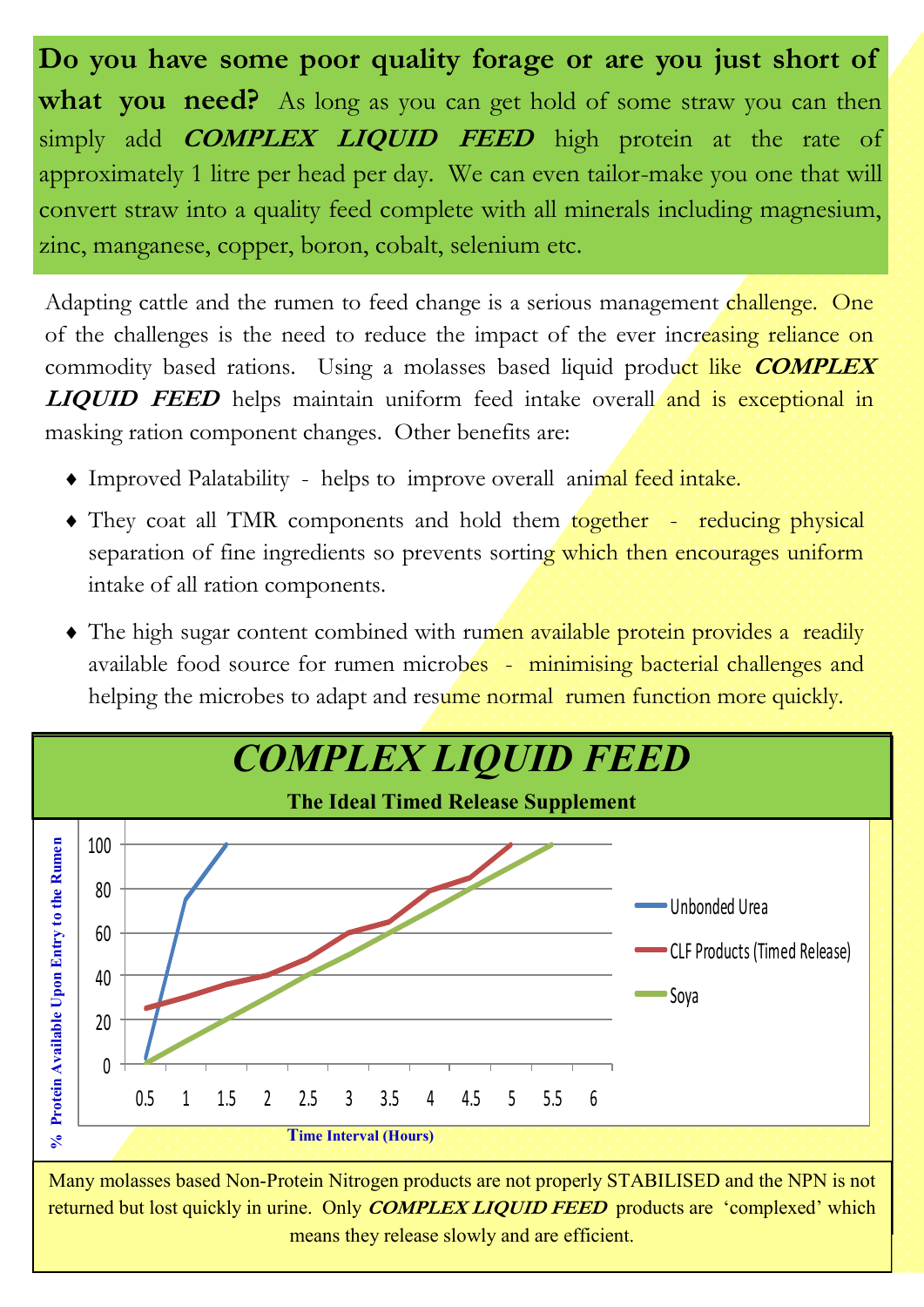- Rumen Degradable Protein is broken down to Ammonia by bugs
- $\Rightarrow$  Synthesised into amino acids and absorbed in intestine
- $\Rightarrow$  Surplus protein absorbed by blood and processed by liver
- $\Rightarrow$  Excreted as urea
- $\Rightarrow$  Energy is required for excretion



Non-Protein Nitrogen is the most efficient form of rumen degradable protein but needs energy (Sugar), sulphur, magnesium and other minerals for microbes to perform

We include seaweed in the **COMPLEX LIQUID FEED** because most people know it is beneficial to all living creatures and few more so than your animals.

Small amounts of seaweed will provide health benefits that nothing else can compare with.

We use 'Atlantic Gold' which is a pure clean cold pressed extract that retains a wide range of health giving vitamins plus over 28 minerals including iodine along with 18 amino acids. Highly concentrated so you don't need much and the benefits to stock include:

- Improved general health animal coats shine
- Increased milk yield and butter fat
- Reduced milk fever, cleansings
- Increases weight gain in Beef/Sheep
- Improves fertility conception rates

The secret is a little every day and that is why it is an integral part of the **COMPLEX LIQUID FEED** program. It's good for you too!